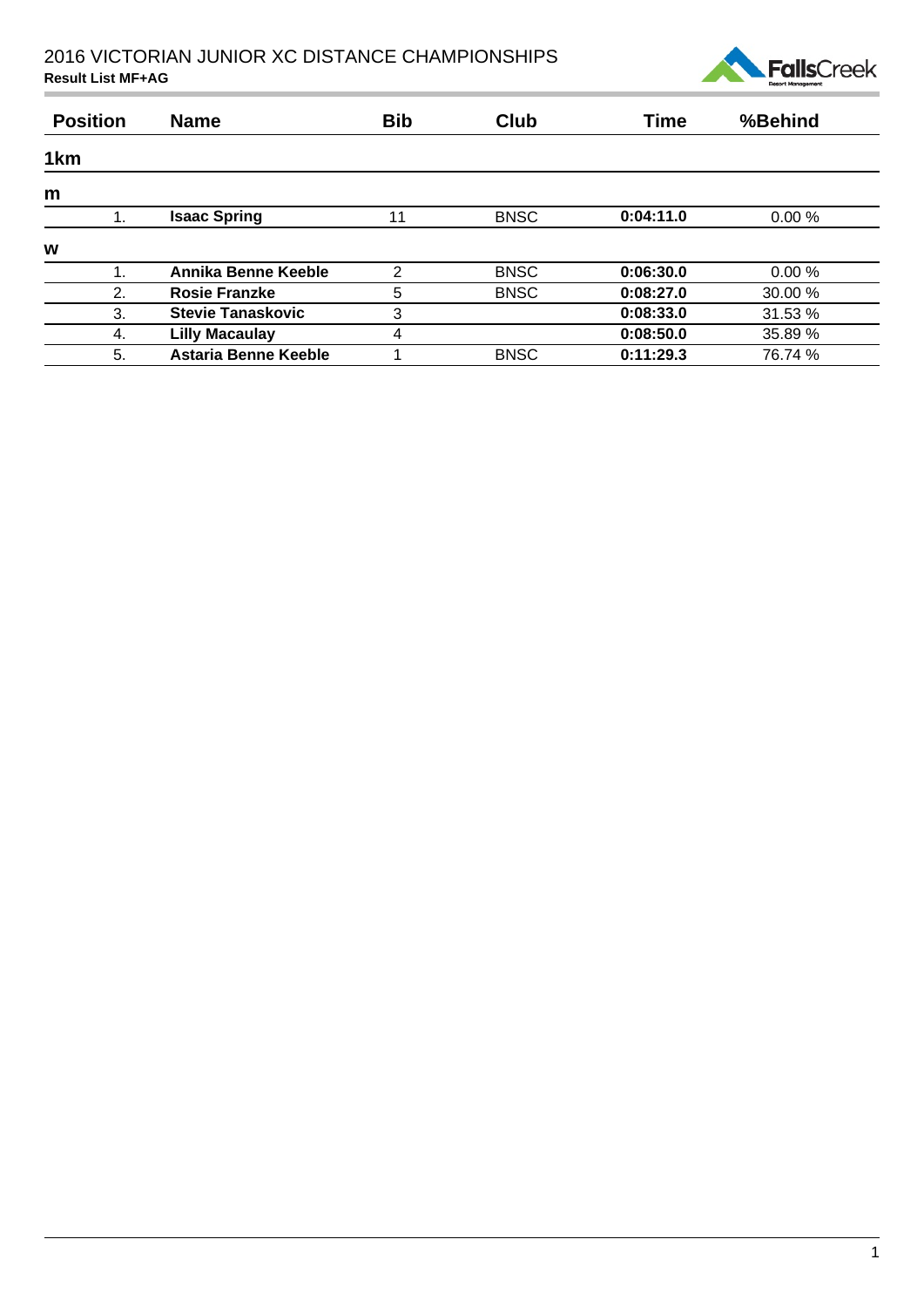

| <b>Position</b> | <b>Name</b>               | <b>Bib</b>      | <b>Club</b>      | <b>Time</b>            | %Behind  |
|-----------------|---------------------------|-----------------|------------------|------------------------|----------|
| 2.5km           |                           |                 |                  |                        |          |
| m               |                           |                 |                  |                        |          |
| 1.              | <b>Tommi Silvester</b>    | 52              | <b>BNSC</b>      | 0:08:13.7              | 0.00%    |
| 2.              | <b>Ash Forrer</b>         | 53              | <b>BNSC</b>      | 0:08:46.2              | 6.58%    |
| 3.              | <b>Jayden Spring</b>      | 33              | <b>BNSC</b>      | 0:08:57.4              | 8.85 %   |
| 4.              | <b>John Mordes</b>        | 51              | <b>VIC SQUAD</b> | 0:09:07.0              | 10.78%   |
| 5.              | <b>Campbell Mckinnon</b>  | 56              |                  | 0:09:20.8              | 13.59 %  |
| 6.              | <b>Harri Silvester</b>    | 36              | <b>BNSC</b>      | $0:10:22.\overline{7}$ | 26.12%   |
| 7.              | <b>Charlie Townsend</b>   | 54              | <b>WANG HS</b>   | 0:10:40.5              | 29.71 %  |
| 8.              | <b>Kai Murnane</b>        | 34              | <b>BNSC</b>      | 0:10:41.1              | 29.85 %  |
| 9.              | <b>Callum Smith</b>       | 31              | <b>BNSC</b>      | 0:10:48.7              | 31.38 %  |
| 10.             | <b>Jacob Elliott</b>      | 55              |                  | 0:10:58.1              | 33.28 %  |
| 11.             | <b>Eddie Wilkinson</b>    | 57              |                  | 0:11:16.4              | 36.98 %  |
| 12.             | <b>Jack Lowman</b>        | 37              | <b>BNSC</b>      | 0:11:23.0              | 38.32 %  |
| 13.             | <b>Louie Elliott</b>      | 38              | <b>FCPS</b>      | 0:12:47.3              | 55.39 %  |
| 14.             | <b>Hamish Wilkinson</b>   | 39              |                  | 0:12:53.7              | 56.70%   |
| 15.             | <b>Lucas Gray</b>         | 32              | <b>BNSC</b>      | 0:13:00.1              | 58.00 %  |
| 16.             | <b>Isaac Armitage</b>     | 35              | <b>BNSC</b>      | 0:13:51.4              | 68.38 %  |
| W               |                           |                 |                  |                        |          |
| 1.              | <b>Lily Murnane</b>       | 41              | <b>BNSC</b>      | 0:08:29.7              | 0.00%    |
| 2.              | <b>India Zwar</b>         | 44              | <b>BNSC</b>      | 0:09:08.6              | 7.62%    |
| 3.              | Jorja Cullen              | 43              | <b>TNSC</b>      | 0:09:32.9              | 12.38 %  |
| 4.              | <b>Ayla Armitage</b>      | 42              | <b>BNSC</b>      | 0:09:35.3              | 12.86%   |
| 5.              | <b>Amity Marantelli</b>   | 45              | <b>TELEMARK</b>  | 0:09:51.8              | 16.09%   |
| 6.              | Annika Flanagan           | 46              | <b>WSC</b>       | 0:10:03.5              | 18.40 %  |
| 7.              | <b>Mia Green</b>          | 49              |                  | 0:11:17.3              | 32.86%   |
| 8.              | <b>Gabrielle Baines</b>   | 24              | <b>TELEMARK</b>  | 0:11:30.3              | 35.41 %  |
| 9.              | <b>Ella Green</b>         | 25              |                  | 0:12:00.9              | 41.42 %  |
| 10.             | <b>Halle Newton</b>       | 48              |                  | 0:12:10.3              | 43.26 %  |
| 11.             | <b>Emma Prest</b>         | 21              |                  | 0:12:21.4              | 45.44 %  |
| 12.             | <b>Arana Benne Keeble</b> | $\overline{22}$ |                  | 0:13:03.1              | 53.62 %  |
| 13.             | <b>Charlotte Chambers</b> | 47              |                  | 0:13:27.4              | 58.39 %  |
| 14.             | <b>Tuhina Morton</b>      | 23              |                  | 0:19:03.6              | 124.34 % |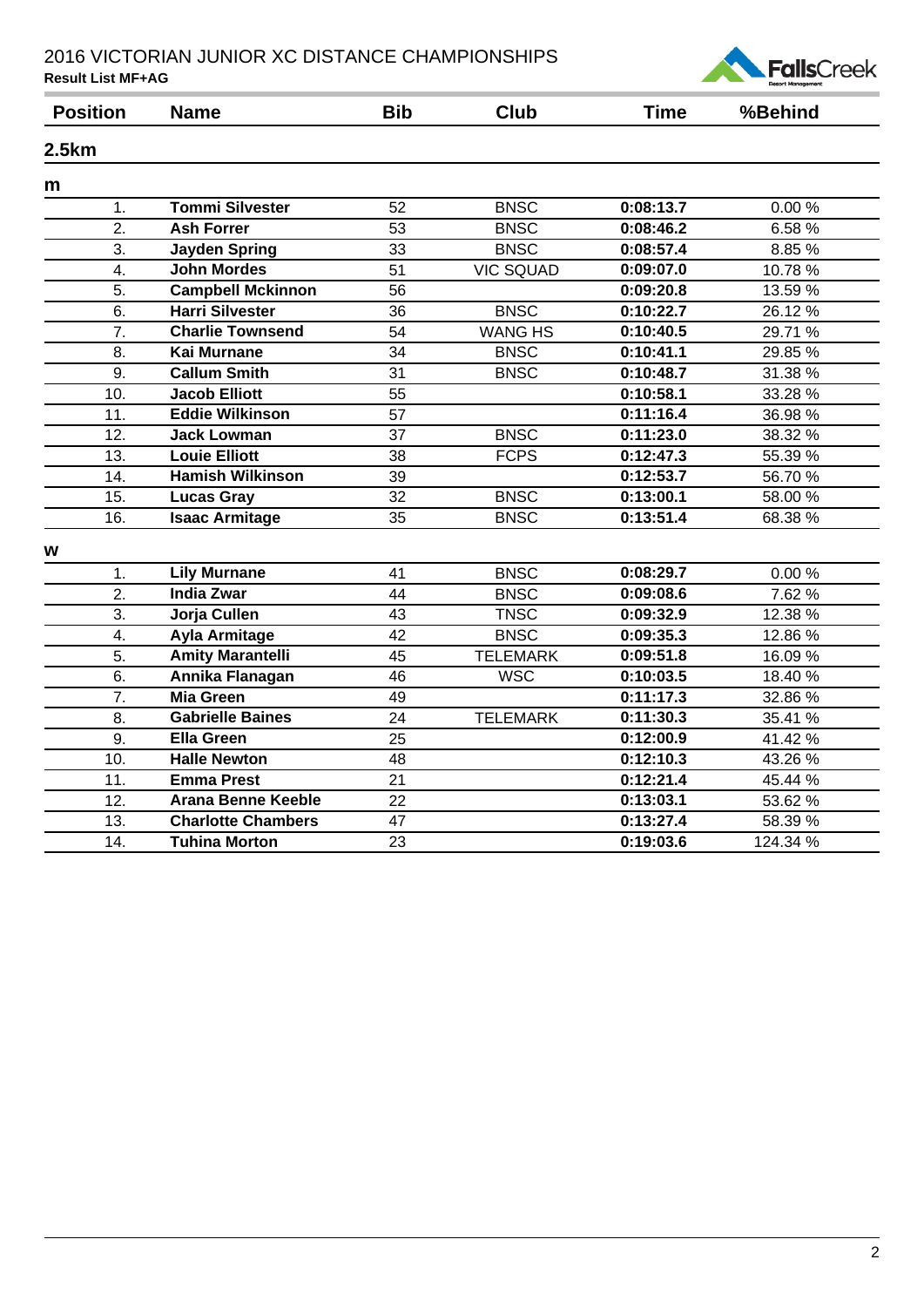

| <b>Position</b>  | <b>Name</b>                | <b>Bib</b>      | <b>Club</b>      | <b>Time</b> | %Behind |
|------------------|----------------------------|-----------------|------------------|-------------|---------|
| 5km              |                            |                 |                  |             |         |
| m                |                            |                 |                  |             |         |
| 1.               | Fedele de Campo            | 73              | <b>VIC SQUAD</b> | 0:14:09.6   | 0.00%   |
| $\overline{2}$ . | <b>Liam Flanagan</b>       | $\overline{72}$ | <b>WSC</b>       | 0:15:18.6   | 8.12%   |
| 3.               | <b>Patrick Manning</b>     | 75              | <b>BNSC</b>      | 0:17:09.0   | 21.10%  |
| 4.               | <b>Finn Ryan</b>           | $\overline{74}$ |                  | 0:19:19.0   | 36.41 % |
| 5.               | <b>Mitch Clayton</b>       | 77              | <b>WANG HS</b>   | 0:20:45.5   | 46.59%  |
| W                |                            |                 |                  |             |         |
| 1.               | <b>Lilly Boland</b>        | 84              |                  | 0:13:54.2   | 0.00%   |
| 2.               | Stella Ajani               | 103             |                  | 0:14:04.2   | 1.19%   |
| 3.               | Ella Jackson               | 101             | <b>AUSXC</b>     | 0:14:16.5   | 2.66 %  |
| 4.               | <b>Maysen Duffy</b>        | 65              | <b>VIC SQUAD</b> | 0:15:11.9   | 9.31 %  |
| 5.               | <b>Freya Clarke</b>        | 83              | <b>WANG HS</b>   | 0:15:17.8   | 10.02 % |
| $\overline{6}$ . | <b>Hayley Adams</b>        | 89              | <b>VIC SQUAD</b> | 0:15:42.1   | 12.93 % |
| $\overline{7}$ . | <b>Brianna Oldis</b>       | 63              | <b>VIC SQUAD</b> | 0:16:49.8   | 21.05 % |
| 8.               | <b>Hannah Price</b>        | 66              | <b>VIC SQUAD</b> | 0:16:55.5   | 21.72%  |
| 9.               | <b>Lola Timewell</b>       | 69              | <b>BNSC</b>      | 0:17:12.9   | 23.81 % |
| 10.              | <b>Teagan Atherstone</b>   | 86              | <b>VIC SQUAD</b> | 0:17:30.6   | 25.94 % |
| 11.              | <b>Sarita Barnett</b>      | 102             |                  | 0:17:33.4   | 26.28 % |
| 12.              | <b>Jessica Manning</b>     | 88              | <b>BNSC</b>      | 0:17:35.5   | 26.53 % |
| 13.              | <b>Nicola Smith</b>        | 61              | <b>BNSC</b>      | 0:17:40.7   | 27.14 % |
| 14.              | <b>Amy Beanland</b>        | 90              | <b>BNSC</b>      | 0:17:57.9   | 29.21 % |
| 15.              | <b>Leila Pammer</b>        | 68              | <b>BNSC</b>      | 0:18:26.6   | 32.65 % |
| 16.              | <b>Genevieve Perrignon</b> | 85              | <b>VIC SQUAD</b> | 0:19:00.7   | 36.74 % |
| 17.              | <b>Megan Kaye</b>          | 104             | <b>WANG HS</b>   | 0:19:06.7   | 37.46 % |
| 18.              | <b>Molly Ryan</b>          | 67              |                  | 0:19:16.3   | 38.60 % |
| 19.              | <b>Kate Mckenna</b>        | 87              | <b>BNSC</b>      | 0:20:12.6   | 45.35 % |
| 20.              | <b>Alice Townsend</b>      | 70              |                  | 0:20:16.0   | 45.76%  |
| 21.              | Jana Hanak                 | 62              |                  | 0:21:10.7   | 52.32 % |
| 22.              | <b>Sophie Townsend</b>     | 10              |                  | 0:21:21.7   | 53.64 % |
| 23.              | <b>Acacia Benne Keeble</b> | 64              | <b>BNSC</b>      | 0:22:01.7   | 58.43 % |
| 24.              | <b>Rachel de Kretser</b>   | 81              | <b>MLC</b>       | 0:22:47.2   | 63.89 % |
| 25.              | <b>Stephanie Allen</b>     | 82              | <b>MLC</b>       | 0:26:20.5   | 89.45 % |